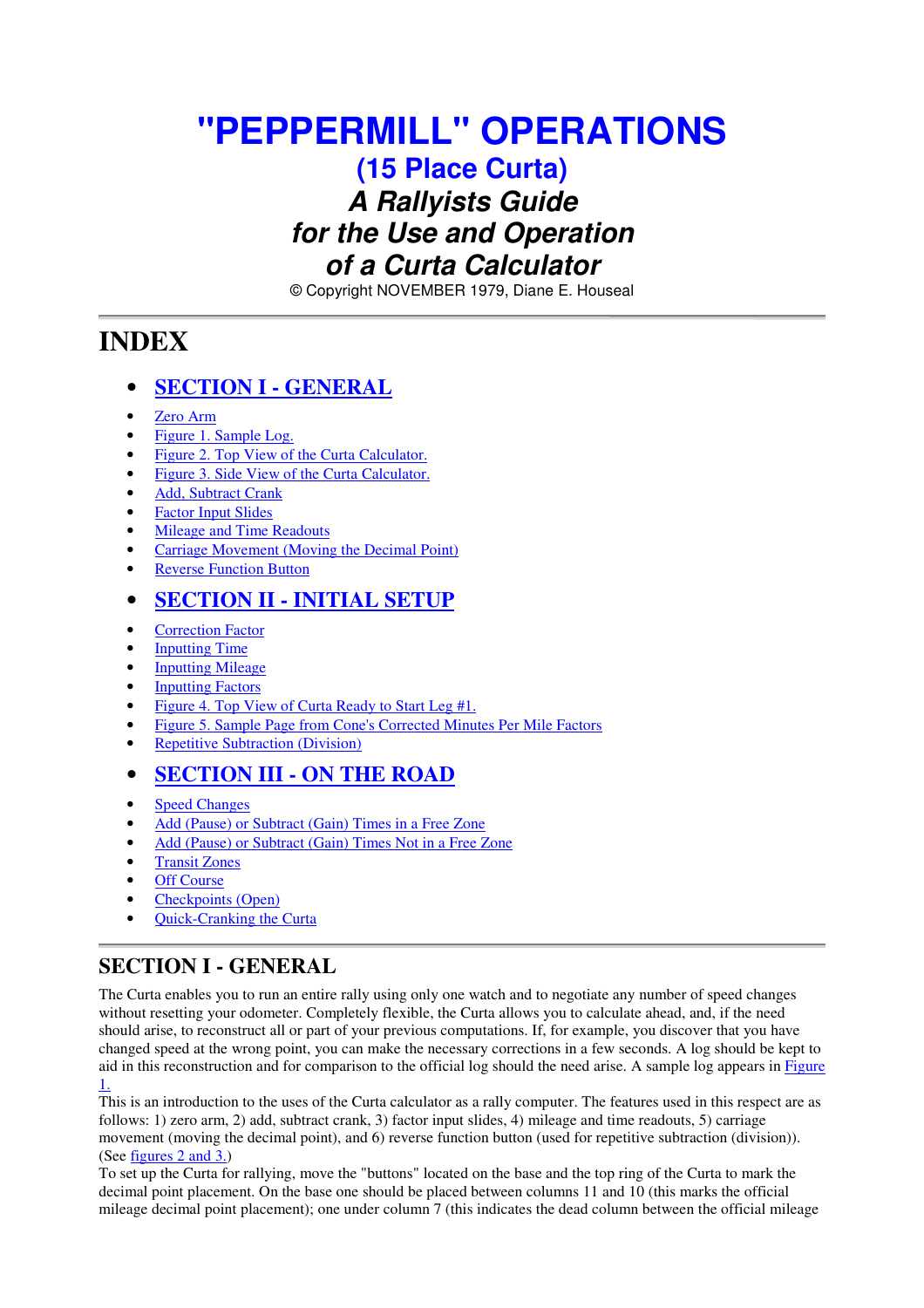factor and the corrected minutes per mile factor); one between columns 4 and 3 (to mark the decimal placement in your corrected minutes per mile factor). On the top ring of the Curta two can be placed: above the time readout section (black) between columns 13 and 12 (this places the decimal in the official mileage); and two between columns 6 and 5 (this places the decimal in the time readout); above the mileage section (silver) between columns 2 and 3 from the left edge (Curta facing forward) (this places the decimal in the mileage readout). Tape may also be placed in these positions to give immediate visual identity and avoid later confusion. Tape could be placed over column 7 thus rendering it unusable. Tape on the top ring can be placed between the actual digits. After completing this operation you are prepared to use your Curta calculator for rallying. All features are further described in detail.

#### **Zero Arm**

The hinged arm you see on the top ring of the Curta is the zero arm. During normal operation the catch on the arm should be engaged with the pin on the top ring of the Curta. It is hinged solely for the purpose of allowing the Curta to be put in its case. To operate the zero arm lift the carriage with thumb and index finger of your left hand and with right index finger inserted in the ring turn the zero arm clockwise. As you will notice this zeros the time and mileage readouts. The arm has two rest stops which are at the division points between the two readouts. Mileage section is silver and time is black. Ordinarily, when zeroing, the arm should be left at the rest directly before the time readout (black).

#### **Add, Subtract Crank**

Its operation is quite simple and is directly responsible for the mileage. Starting at its rest stop, one complete turn (in the clockwise direction) will add one digit for whatever position the carriage is in. (If you are in the #2 position you will add 0.1 mile to the mileage.) When at its rest stop, if the crank is pulled up it will be in its subtract mode of operation. (Notice the red ring that appears where the handle enters the carriage.) Now one complete turn (in the clockwise direction) will cause the Curta to subtract one digit from whatever carriage position you are presently set for (i.e., if in the #1 position, 0.01 mile will be subtracted).

### **NOTE**

When adding or subtracting the crank should be stopped at its rest. Should you happen to go past the rest in either operation, continue one complete turn; reverse the operation (add or subtract) and make one more complete turn. This will correct the error made in going past the rest stop.

#### **Factor Input Slides**

Located on the side of the Curta are the factor input slides. The factors set in this section are multiplied by whatever carriage position is set (i.e., 0.01, 0.1, 1.0, 10.0) and the answer reads out on the time readout. Example: 1 complete turn in the #2 carriage position (0.1 mile) will cause the time readout for a factor of 2.000 to be 0.20 minute.

2.000 - min/mile factor x 0.1 - mileage run 0.2000 - time elapsed

If you have a factor inserted, operation of the crank will add the mileage chosen and the time taken to run that mileage with your present factor. If you desire to just add or subtract mileage, your factor should be 0.000. Adding or subtracting time **alone** will be covered later.

#### **Mileage and Time Readouts**

These readouts are located on the outside ring of the carriage top. When the Curta is held or mounted in the proper position (with the factor input slides facing the operator) the time readout section (black) will be near and facing the operator. The mileage readout section (silver) will be on the far side and facing away (upside down). With some practice you will become accustomed to reading the mileage upside down and not have to turn the Curta.

#### **Carriage Movement (Moving the Decimal Point)**

All that is required to shift the decimal point is to lift the carriage and turn the arrow (on the side of the Curta) to correspond with the number on the carriage, designating digits of mileage (i.e.,  $\#1 - 0.01$ ,  $\#2 - 0.1$ ,  $\#3 - 1.0$ ,  $\#4 - 1.0$ 10.0).

#### **Reverse Function Button**

This button, located to the right of the factor input slides, governs normal operation and repetitive subtraction (division). Its uses are discussed in detail in later sections.

### **SECTION II - INITIAL SET UP**

You are car number 9 in a rally starting at 10:00 AM EST; you have just completed running the odometer check of 11.54 miles. (Your odometer reads 11.36(5) miles.) You were allotted 30 minutes to run the check and you are now sitting at the end of said odometer check determining you out time, your correction factor and setting up the Curta to start leg #1.

Figure 4. shows the Curta ready to start leg #1.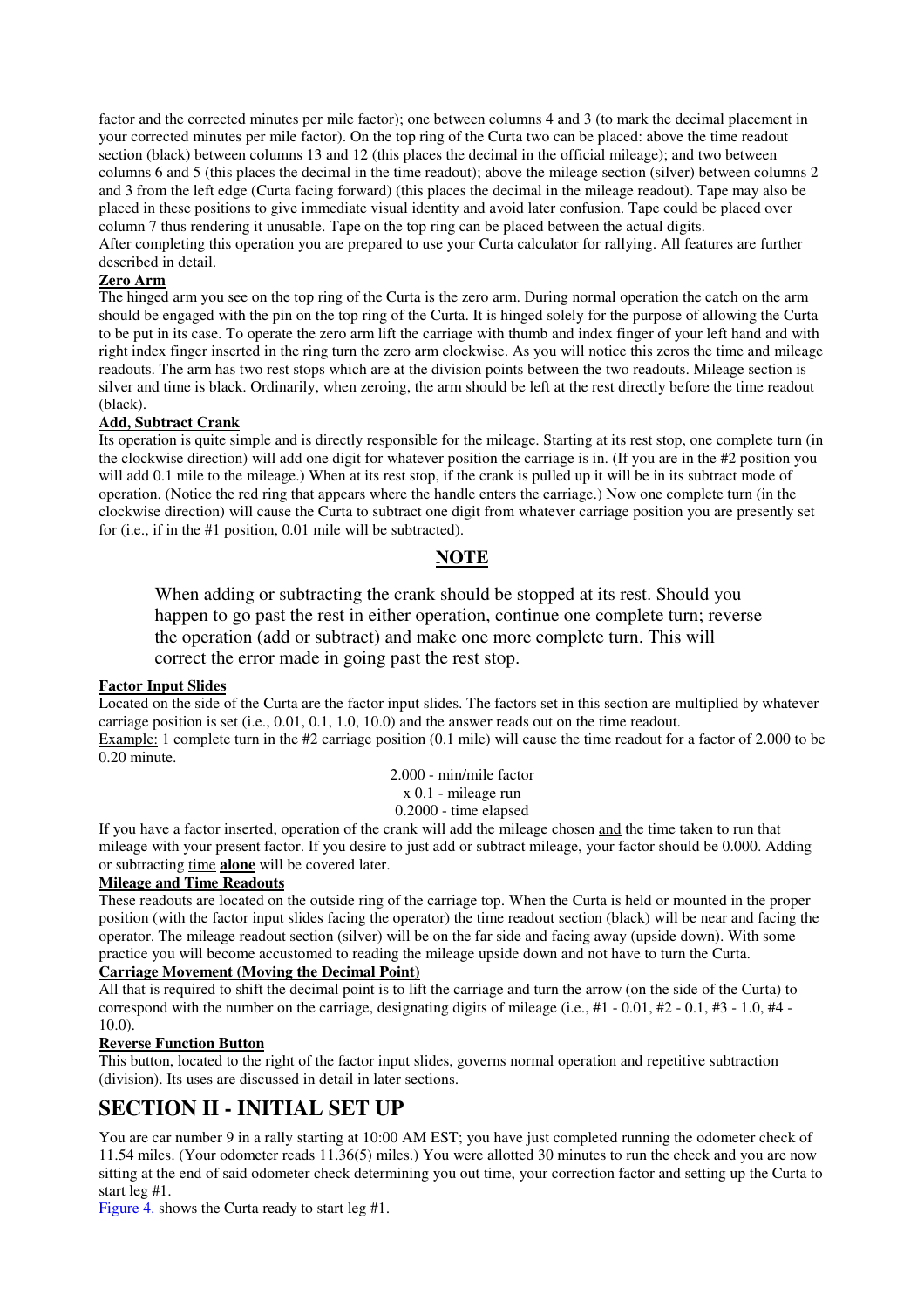#### **Correction Factor**

You may find your correction factor by working a pencil and paper solution or by using the division feature of the Curta which is described fully under the section entitled Repetitive Subtraction (Division).

To obtain your factor for correcting minutes per mile (this is also the factor used to obtain official mileage), divide official mileage by your odometer reading.

|          | Official Miles                                                                                        | 11.540                         |
|----------|-------------------------------------------------------------------------------------------------------|--------------------------------|
| Example: | $----------- or 0 : Y$                                                                                | $----- = 11.540 \div 11.365 =$ |
| 1.015(3) |                                                                                                       |                                |
|          | Your Odo Miles                                                                                        | 11.365                         |
|          | To obtain your factor for correcting average speed, divide your odometer reading by official mileage. |                                |
|          | Your Odo Miles                                                                                        | 11.365                         |
| Example: | $----------- or Y \div 0$                                                                             | $----- = 11.365 \div 11.540 =$ |
| 0.984(8) |                                                                                                       |                                |
|          | Official Miles                                                                                        | 11.540                         |

#### **Inputting Time**

If you were using a stop watch time would start from zero. If you prefer a conventional time piece to a stop watch you can preinsert your starting time and have your readings in clock time. This is accomplished as follows: your time out is 10:00.00 plus your car number plus time allotted for the odometer check. This total, as in the example, is 10:39.00 so 10:39 is the time out you want to enter in the time readout of the Curta. Both time and mileage readouts should be zeroed leaving the zero arm in its rest stop in front of the time readout. Since minutes are all that is desired and not the hour, the 10 is dropped and a 3 is inserted into column 5 of the factor input slides and a 9 in column 4. Put the carriage in the #3 position (units) and turn the crank one turn in the add position. Looking at the readouts you will notice you now have 39.00 minutes and 1.00 mile.

#### **Inputting Mileage**

If you are using a resettable odometer mileage would start from zero. If you are running a non-zeroable odometer you will want to feed your mileage into the mileage readout. Since you desire 11.54 miles you need only add to the 1.00 mile already registered. This is done by first setting all factor input slides at zero thereby allowing you to just add mileage and not time. Shift to the #4 position (10.00 miles) and make 1 turn. Mileage is now 11.00. Next shift to the #2 position (0.1 mile) and make 5 turns. Mileage is now 11.50. Finally shift to the #1 position (0.01 mile) and make 4 turns. Mileage is now 11.54. (Note time is still 39.00 minutes.)

#### **Inputting Factors**

It is assumed you will be using corrected minutes per mile factors obtained from a book such as Norman Cone's Corrected Minutes Per Mile Factors or Stimson's Rallye Factors (also corrected). (A sample of Cone's factors is shown in figure 5.)

Insert the factor for your initial speed into the factor input slides (4 through 1).

Using a fifteen place Curta, it is only practical to correct your odometer mileage while running and to keep a record of not only Time and Odo Mileage, but also of Official Mileage. To do this, put the minutes per mile correction factor into the left side of the factor input slides (slides 11 through 8). Your Curta will now show official mileage and time in the time readout and your mileage in the mileage readout thus eliminating the necessity of correcting the official mileage to agree with your odometer. Mileage turns can now be identified effortlessly. At each open checkpoint you can clear your odometer mileage and/or time from the Curta and still retain overall official mileage. Lastly, run to the next tenth mile. (Six turns would be required in this case; mileage will be 11.60.) Then shift to the tenth mile position (#2). You are now set to rally checking every tenth mile with each turn of the crank. Normal operation is to check your time every tenth mile. (One-tenth mile is desired at speeds below 35 MPH; two-tenths mile usually at speeds above 35 MPH.)

### **Repetitive Subtraction (Division)**

This capability will be found very handy (once mastered) in determining your correction factor if you are running a non-adjustable odometer such as a Halda or stock odometer. If you are running an adjustable odometer, no correction factor is necessary. Your correction factor is obtained by dividing your mileage into the rallymaster's mileage. If, for instance, your mileage is 11.36(5) for an 11.54 mile odometer check, your correction factor would be  $11.54 \div 11.36(5) = 1.015(4)$ .

You may find your correction factor by working a paper and pencil solution or by using the division feature of the Curta which works as follows:

- 1. Set carriage to position #5 (arrow on Curta points to 5 on carriage).
- 2. Set factor input slides for official mileage (11.54).
- 3. Turn crank 1 turn to enter official mileage.
- 4. Zero mileage readout only.
- 5. Set factor slides for your odometer mileage (11.36(5)).
- 6. Set the reverse function button "down".
- 7. Lift crank to the subtract position.
- 8. Crank until 9s appear on all digits to the left of the official mileage.
- 9. Reposition crank to the add position and make one more turn.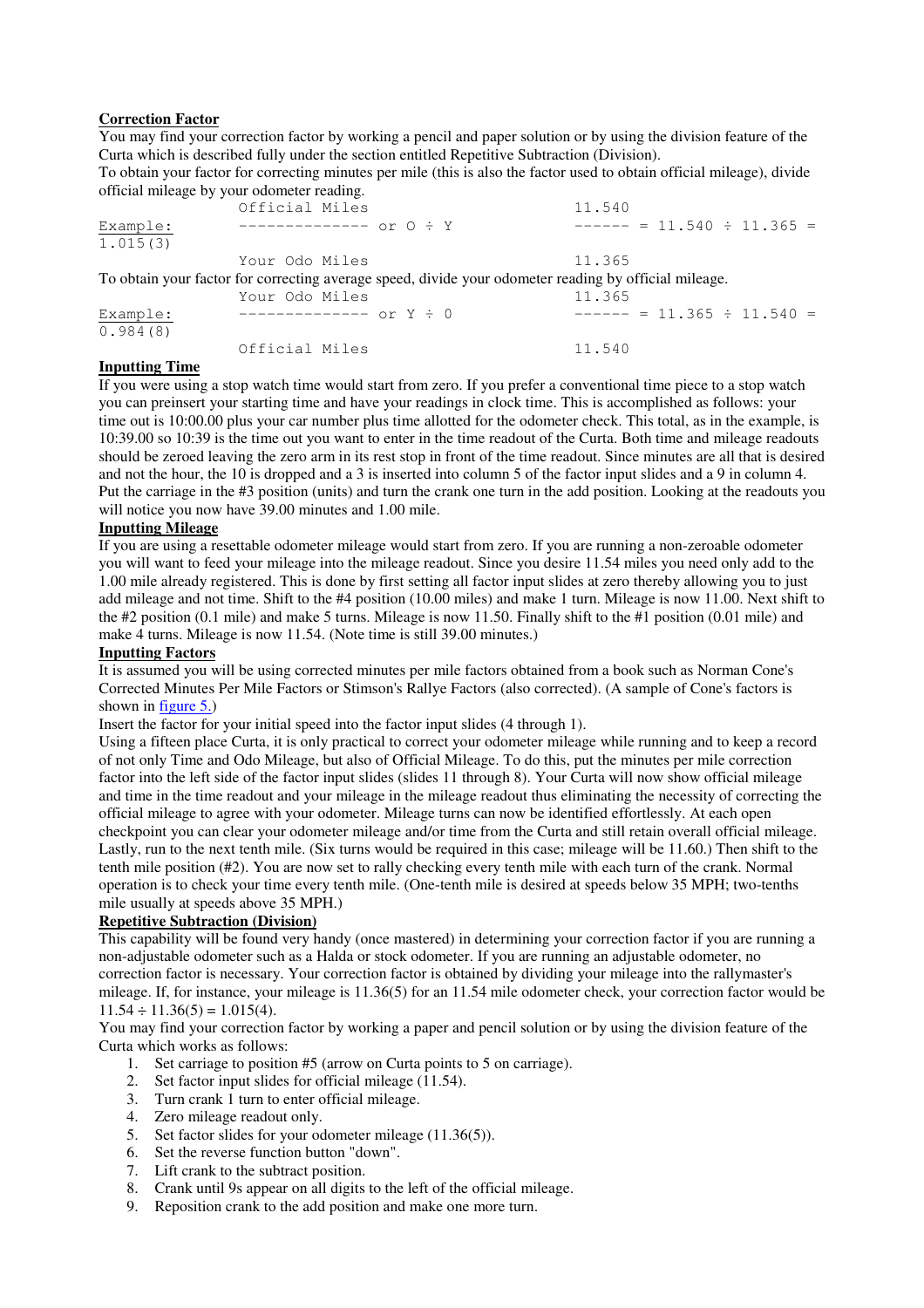- 10. Move carriage to position #4 and repeat steps 7 9 moving the carriage one digit to the left each time until the correction factor appears in the mileage readout  $(1.0154)=1.015$ .
- 11. Three decimal places in the correction factor (obtained by rounding) is sufficient; the above operation is completed at this point.

### **SECTION III - ON THE ROAD**

#### **Speed Changes**

To affect a speed change record your odometer reading at the speed change point; crank the Curta to the exact hundredth mile at your present factor; then change to your new factor and start running new checks.

Example: After leaving the odometer check at 30 MPH (2.030 min/mile) you are instructed to change average speed to 35 MPH at the stop sign of instruction #12. The mileage at the stop sign is 12.73. Since you are in the tenths (#2) position, you make each complete turn until your mileage reads 12.70. When this occurs, shift to the hundredths position by lifting the carriage and placing it in the #1 position. Make three turns; mileage is now 12.73. Put your factor for 35 MPH (1.740 min/mile) in place of 2.030 on the factor input slides; run to the next tenth (7 turns) and move the carriage back to the #2 position. You have just completed your speed change (time and mileage are both cumulative) and you are ready to continue checks at your new speed every tenth mile.

#### **Add (Pause) or Subtract (Gain) Times in a Free Zone**

Add (or subtract) times are accomplished by first clearing the minutes per mile factor input slides and entering the add (or subtract) time in minutes and decimal parts of minutes on the factor input slides. The carriage is then placed in the units digit (#3 position) and one complete turn is made with the crank in the appropriate add (or subtract) position. What you have just done is added (or subtracted) one mile and added (or subtracted) the time inserted on the factor input slides. Since you did not want to actually add (or subtract) the mile, clear the factor input slides and lift the crank to subtract (for add times or down for subtract times) and make one more complete turn. You will note that you have subtracted (or added) the mileage leaving the add time (or subtract time) you desired to add (or subtract) and the original mileage. Reinstate your original factor and continue making time checks. Subtract times are accomplished exactly the same as add times with the exception that the desired time to be subtracted is subtracted first.

### **NOTE**

The mileage and time that appear on the Curta before starting to add or subtract time should be noted before the operation is begun to insure when you are finished the mileage is the same as when you started and the proper amount of time is showing on the Curta.

#### **Add (Pause) or Subtract (Gain) Times Not in a Free Zone**

Because a checkpoint may be encountered, this add (or subtract) time must be handled as a CAS. Problem: CAS 25. Add 1 minute in next 0.5 mile. (This CAS is the same as adding 2 minutes in 1 mile). First, consider that 25 MPH = 2.4 minutes per mile; adding 1.00 minute in 0.5 mile is the same as adding 2.00 minutes in 1.0 mile. The distance  $(0.5 \text{ mile})$  must be traversed in  $1.20 + 1.00$  minutes; therefore, 2.20 minutes is the travel time for this 0.5 mile. The minutes per mile factor for 1.00 mile is 4.40 minutes.  $60 \div 4.4$  minutes is 13.6363 miles per hour; your CAS for this 0.5 mile distance.

Answer: CAS to 13.6(363) MPH for 0.5 mile; then revert to 25 MPH.

Subtract times are handled the same way as add times only the time is subtracted from the minutes per mile factor. **Transit Zones**

Example: Instruction #13 states, "Begin transit zone of 1.25 miles; take 15 minutes to complete this TZ". You want to: 1) add the TZ time to your overall time, 2) add 1.25 official miles, and 3) add ? your miles. This is accomplished by: 1) zeroing the minutes per mile factor input slides, 2) cranking in 1.25 official miles, and 3) adding the TZ time as if it were an add time.

When no distance is given, you must complete the TZ distance to know how many miles to crank in. Then, 1) zero minutes per mile factor input slides, 2) crank in your miles, and 3) handle the TZ time as an add time.

### **Off Course**

Inevitably, sooner or later, every rallyist goes off course; the Curta will cope readily. If you are using a nonreversible odometer, when you turn around to retrace your route to the place where you left the course, note your odometer mileage and crank it into the mileage readout of the Curta. Lift the add/subtract crank to the subtract position, and set the reverse function button "down". When you reach the place where you went astray, again crank your odometer reading into the mileage readout. Return the crank to add and the reverse function button to its original position. The effect of this "double-negative" procedure is to add distance and subtract time so that when you get back on course the time readout will show the time you should have been there in the first place and the correct official mileage and the mileage readout will show total mileage. Your only problem now will be to make up the lost time.